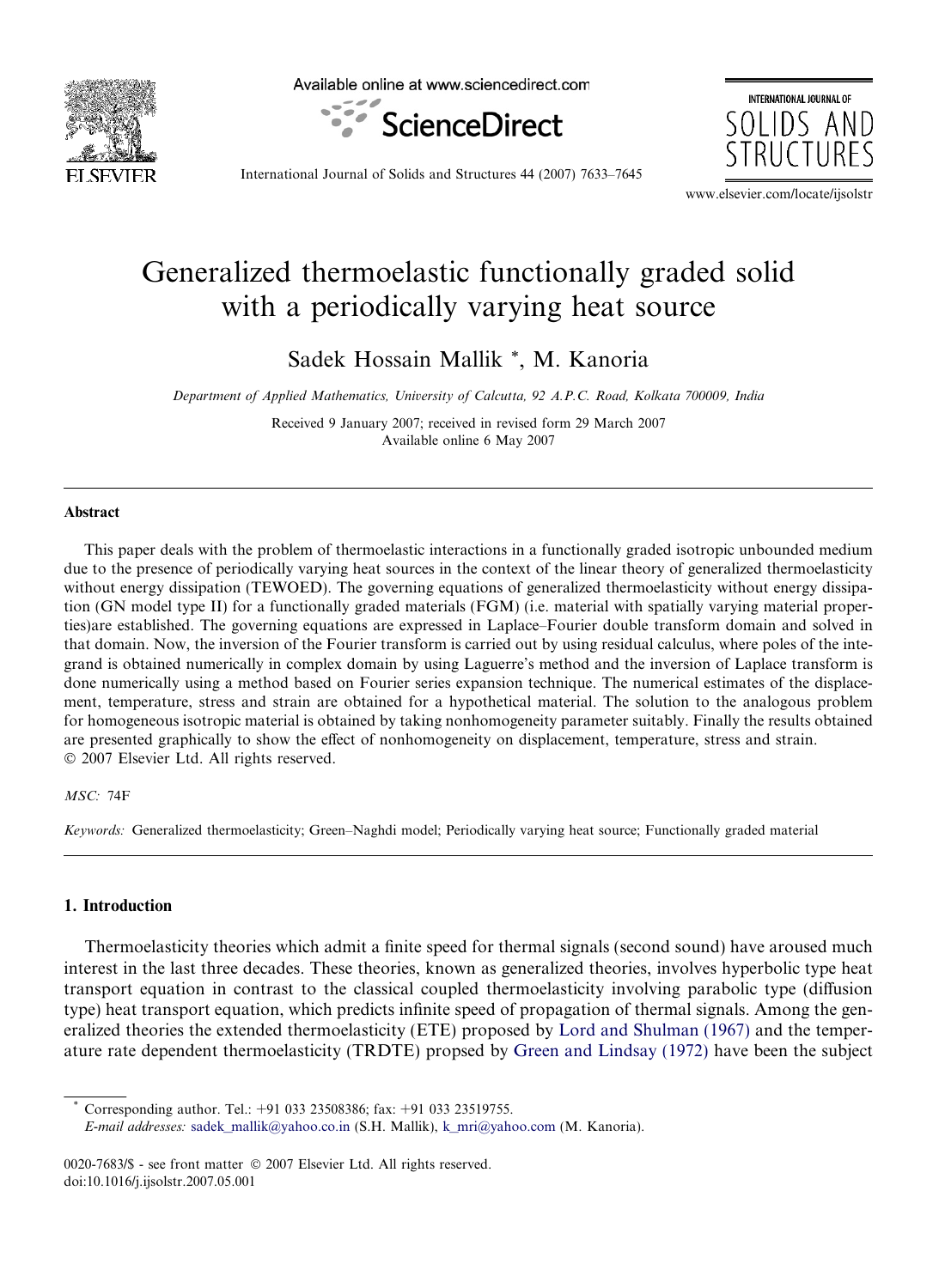of recent investigation. In view of experimental evidence in support of the finiteness of the speed of propagation of heat wave, generalized thermoelasticity theories are more acceptable than the conventional thermoelasticity theories in dealing with practical problems involving very short time intervals and high heat fluxes, like those occurring in laser units, energy channels and nuclear reactor, etc.

Later Green and Naghdi (1991) developed three models for generalized thermoelasticity of homogeneous and isotropic materials which are labeled as Models I, II and III. The nature of these theories are such that when the respective theories are linearized, Model I reduced to the classical heat conduction theory (based on Fourier's law). The linearized versions of Model II and III permit propagation of thermal waves at finite speed. Model II, in particular, exhibits a feature that is not present in the other established thermoelastic models as it does not sustain dissipation of thermal energy (Green and Naghdi, 1992, 1993). In this model the constitutive equations are derived by starting with the reduced energy equation and by including the thermal displacement gradient among other constitutive variables. The Green–Naghdi third model admits the dissipation of energy.

Functionally graded material (FGM) as a new kind of composites were initially designed as thermal barrier materials for aerospace structures, in which the volume fractions of different constituents of composites vary continuously from one side to another (Suresh and Mortensen, 1998). These novel nonhomogeneous materials have excellent thermo-mechanical properties to withstand high temperature and have extensive applications to important structures, such as aerospace, nuclear reactors, pressure vessels and pipes, chemicals plants, etc. The use of FGMs can eliminate or control thermal stresses in structural components (Aboudi et al., 1995; Wetherhold and Wang, 1996).

Sugano (1987) analyzed the one-dimensional transient thermal stress problem of nonhomogeneous plate where the thermal conductivity and Young's modulus vary exponentially, whereas Poisson's ratio and the coefficient of linear thermal expansion vary arbitrary in the thickness direction. Jeon et al. (1997) presented the analytical treatments for the steady thermoelastic problems of nonhomogeneous slabs, assuming that the shear modulus of elasticity, the thermal conductivity and the coefficient of linear thermal expansion vary with the power product form of axial coordinate variable. Sankar and Tzeng (2002) analyzed the two dimensional steady thermal stress problem of a functionally graded beam whose thermoealstic constants vary exponentially through the thickness. Vel and Batra (2002), and Qian and Batra (2004) analyzed the three dimensional steady or transient thermal stress problems of functionally graded rectangular plate whose material properties vary with the power product form through the thickness. On the other hand, since shell type structures are used in various industrial fields, the thermoelastic analysis of circular cylinders, spheres and cylindrical panels made of FGM becomes important. Obata and Noda (1994) analyzed the one-dimensional functionally graded hollow cylinder and hollow sphere using a perturbation method. Lutz and Zimmerman presented the exact solutions for one dimensional thermal stresses of functionally graded sphere (Lutz and Zimmerman, 1996) and cylinder (Zimmerman and Lutz, 1999) whose elastic modulus and co-efficient of linear thermal expansion vary linearly with radius. Ye et al. (2001) presented the exact solution for the axisymmetric thermoelastic problem of a uniformly heated functionally graded transversely isotropic cylindrical shell, assuming that the modulus of elasticity and the coefficient of linear thermal expansion vary with the power product form of radial co-ordinate variable. El-Naggar et al. (2002) analyzed the transient thermal stresses in a rotating nonhomogeneous orthotropic hollow cylinder using a finite difference method. Wang and Mai (2005) analyzed the transient one-dimensional thermal stresses in nonhomogeneous materials such as plates, cylinders and spheres using a finite element method. Ootao and Tanigawa (2006) studied exactly a one-dimensional transient thermoelstic problem of a functionally graded hollow cylinder whose thermal and thermoelastic constants are assumed to vary with the power product form of radial co-ordinate variable. Shao et al. (2007) solved a thermomechanical problem of a FGM hollow circular cylinder whose material properties are assumed to be temperature independent and vary continuously in the radial direction. To the authors' knowledge no transient thermoelastic problem of functionally graded materials have been solved employing generalized thermoelasticity without energy dissipation (GN Model type II).

The main object of the present work is to consider a one dimensional thermoelastic disturbance in an infinite isotropic functionally graded medium in the context of generalized thermoelasticity without energy dissipation (GN Model type II) in presence of distributed periodically varying heat sources. The material properties of the FGM is assumed to vary exponentially with space variable. The governing equations for this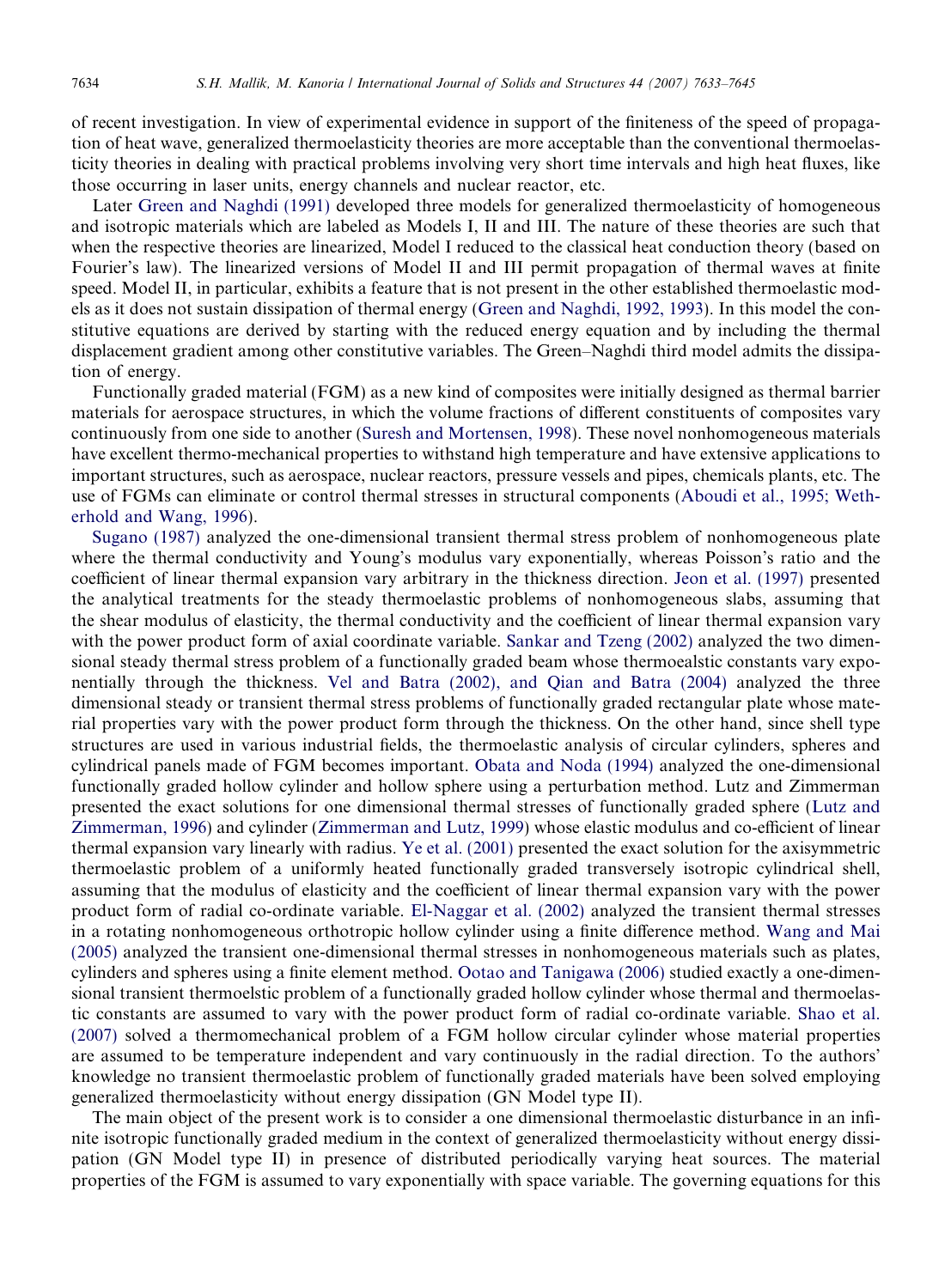problem are taken into Laplace–Fourier transform domain. The solutions for displacement, temperature, stress and strain in Laplace transform domain is obtained by taking Fourier inversion which is carried out by using residual calculus, where the poles of the integrand is obtained numerically in complex domain by using Laguerre's method. Then the inversion of Laplace transform have been carried out numerically by applying a method of numerical inversion of Laplace transform based on Fourier series expansion technique (Honig and Hirdes, 1984). Numerical results for displacement, temperature, stress and strain in physical space–time domain have been obtained for a copper like material and have been presented graphically to show the effect of nonhomogeneity. It is observed that the results of associated homogeneous case may easily be recovered from our results by letting the nonhomogeneity parameter become zero.

# 2. Basic formulation

The constitutive equation is

$$
\tau_{ij} = 2\mu e_{ij} + [\lambda \Delta - \gamma(\theta - \theta_0)] \delta_{ij}, \qquad (2.1)
$$

where

$$
e_{ij} = \frac{1}{2}(u_{i,j} + u_{j,i}), \quad \Delta = e_{ii}.
$$
\n(2.2)

Stress equation of motion in absence of body forces is

$$
\rho \ddot{u}_i = \tau_{ij,j}.\tag{2.3}
$$

Heat equation corresponding to generalized thermoelasticity without energy dissipation is

$$
K^{\star}\theta_{\mu} + \rho \dot{Q} = \rho c_{\nu}\ddot{\theta} + \gamma \theta_0 \ddot{A},\tag{2.4}
$$

where  $\gamma = (3\lambda + 2\mu)\alpha_t$ .

With the effects of functionally graded solid, the parameters  $\lambda$ ,  $\mu$ ,  $K^{\star}$ ,  $\gamma$  and  $\rho$  are no longer constant but become space-dependent. Thus we replace  $\lambda$ ,  $\mu$ ,  $K^{\star}$ ,  $\gamma$  and  $\rho$  by  $\lambda_0 f(\vec{x})$ ,  $\mu_0 f(\vec{x})$ ,  $K_0^{\star}$  $\star_0^{\star} f(\vec{x}), \gamma_0 f(\vec{x})$  and  $\rho_0 f(\vec{x}),$ respectively, where  $\lambda_0$ ,  $\mu_0$ ,  $K_0^{\star}$  $\star$ ,  $\gamma_0$  and  $\rho_0$  are assumed to be constants and  $f(\vec{x})$  is a given nondimensional function of space variable  $\vec{x} = (x, y, z)$ . Then the corresponding Eqs. (2.1), (2.3) and (2.4) take the following form

$$
\tau_{ij} = f(\vec{x})[2\mu_0 e_{ij} + {\lambda_0 \Delta - \gamma_0 (\theta - \theta_0)}\delta_{ij}]
$$
\n(2.5)

$$
f(\vec{x})\rho_0\ddot{u}_i = f(\vec{x})[2\mu_0 e_{ij} + {\lambda_0 A - \gamma_0 (\theta - \theta_0)}\delta_{ij}]_{,j} + f(\vec{x})_{,j}[2\mu_0 e_{ij} + {\lambda_0 A - \gamma_0 (\theta - \theta_0)}\delta_{ij}]
$$
\n(2.6)

and

$$
[K_0^{\star} f(\vec{x}) \theta_{,i}]_{,i} + \rho_0 f(\vec{x}) \dot{Q} = \rho_0 f(\vec{x}) c_v \ddot{\theta} + \gamma_0 f(\vec{x}) \theta_0 \ddot{A}
$$
\n(2.7)

#### 3. Formulation of the problem

We now consider a functionally graded infinite isotropic thermoelastic body at a uniform reference temperature  $\theta_0$  in the presence of periodically varying heat sources distributed over a plane area. We shall consider one-dimensional disturbance of the medium, so that the displacement vector  $\vec{u}$  and temperature field  $\theta$  can be expressed in the following form

$$
\vec{u} = (u(x, t), 0, 0), \n\theta = \theta(x, t).
$$
\n(3.1)

It is assumed that material properties depend only on the *x* co-ordinate. So, we can take  $f(\vec{x})$  as  $f(x)$ .

In the context of linear theory of Generalized thermoelasticity based on Green–Naghdi Model II the equation of motion, heat equation and constitutive equation can be written as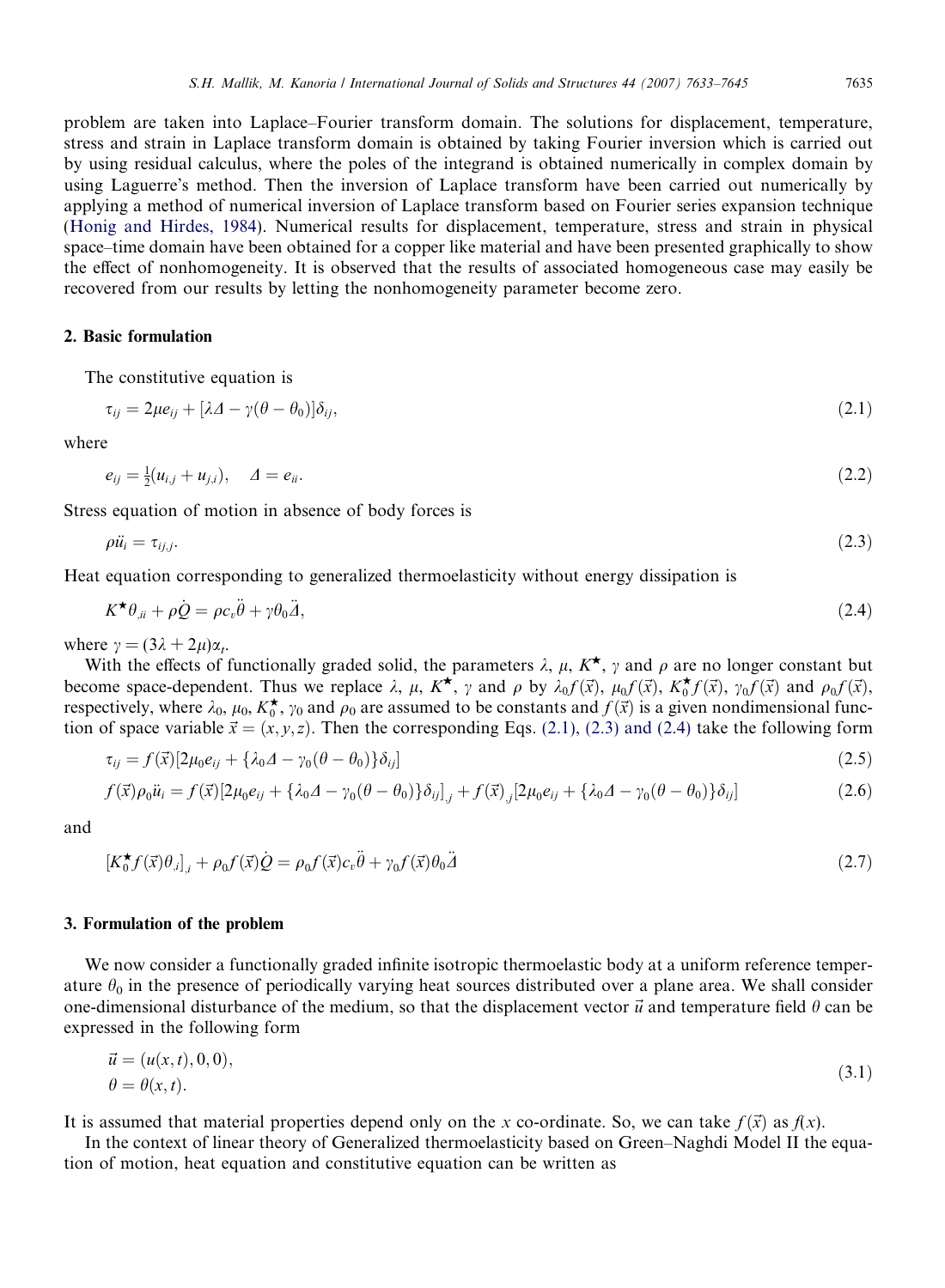7636 *S.H. Mallik, M. Kanoria / International Journal of Solids and Structures 44 (2007) 7633–7645*

$$
f(x)\left[\left(\lambda_0 + 2\mu_0\right)\frac{\partial^2 u}{\partial x^2} - \gamma_0 \frac{\partial \theta}{\partial x}\right] + \left[\left(\lambda_0 + 2\mu_0\right)\frac{\partial u}{\partial x} - \gamma_0(\theta - \theta_0)\right]\frac{\partial f(x)}{\partial x} = \rho_0 f(x)\frac{\partial^2 u}{\partial t^2},\tag{3.2}
$$

$$
\frac{\partial}{\partial x}\left[K_0^{\star}f(x)\frac{\partial\theta}{\partial x}\right] + \rho_0 f(x)\dot{Q} = \rho_0 f(x)c_v\ddot{\theta} + \gamma_0 f(x)\theta_0\ddot{A},\tag{3.3}
$$

$$
\tau_{xx} = f(x)[(\lambda_0 + 2\mu_0)e_{xx} - \gamma_0(\theta - \theta_0)], \qquad (3.4)
$$

where

$$
e_{xx} = \frac{\partial u}{\partial x}.
$$
\n(3.5)

Introducing the following nondimensional variables

$$
x' = \frac{x}{l}, \quad u' = \frac{\lambda_0 + 2\mu_0}{\gamma_0 \theta_0 l} u, \quad t' = \frac{ct}{l}, \quad \theta' = \frac{\theta - \theta_0}{\theta_0},
$$
  

$$
f'(x') = f(x), \quad \tau'_{x'x} = \frac{\tau_{xx}}{\gamma_0 \theta_0}, \quad e'_{x'x'} = e_{xx},
$$
 (3.6)

where *l* is a standard length and *c* is a standard speed, and omitting the primes Eqs. (3.2)–(3.5) can be re-written in non-dimensional form as

$$
f(x)\left(\frac{\partial^2 u}{\partial x^2} - \frac{\partial \theta}{\partial x}\right) + \left(\frac{\partial u}{\partial x} - \theta\right)\frac{\partial f(x)}{\partial x} = f(x)\frac{1}{C_P^2}\frac{\partial^2 u}{\partial t^2},\tag{3.7}
$$

$$
C_T^2 \frac{\partial}{\partial x} \left[ f(x) \frac{\partial \theta}{\partial x} \right] + f(x) Q_0 = f(x) \frac{\partial^2 \theta}{\partial t^2} + \varepsilon_T f(x) \frac{\partial^3 u}{\partial t^2 \partial x},
$$
\n(3.8)

$$
\tau_{xx}(x,t) = f(x) \left[ \frac{\partial u}{\partial x} - \theta \right],\tag{3.9}
$$

$$
e_{xx}(x,t) = \frac{\gamma_0 \theta_0}{\lambda_0 + 2\mu_0} \frac{\partial u}{\partial x},\tag{3.10}
$$

where

$$
C_T^2 = \frac{K_0^{\star}}{\rho_0 c_v c^2}, \quad \varepsilon_T = \frac{\gamma_0^2 \theta_0}{(\lambda_0 + 2\mu_0)\rho_0 c_v}, \quad C_P^2 = \frac{\lambda_0 + 2\mu_0}{\rho_0 c^2}, \quad Q_0 = \frac{l}{\theta_0 c_v c} \frac{\partial Q}{\partial t}.
$$

We assume that the medium is initially at rest. The undisturbed state is maintained at reference temperature. Then we have

$$
u(x,0) = \dot{u}(x,0) = \dot{\theta}(x,0) = \dot{\theta}(x,0) = 0.
$$
\n(3.11)

# *3.1. Exponential variation of nonhomogeneity*

We take  $f(x) = e^{-kx}$ , where *k* is a dimensionless constant. Then corresponding equation reduce to

$$
\frac{\partial^2 u}{\partial x^2} - \frac{\partial \theta}{\partial x} - k \left( \frac{\partial u}{\partial x} - \theta \right) = \frac{1}{C_P^2} \frac{\partial^2 u}{\partial t^2},\tag{3.12}
$$

$$
C_T^2 \left( \frac{\partial^2 \theta}{\partial x^2} - k \frac{\partial \theta}{\partial x} \right) + Q_0 = \frac{\partial^2 \theta}{\partial t^2} + \varepsilon_T \frac{\partial^3 u}{\partial t^2 \partial x},\tag{3.13}
$$

$$
\tau_{xx}(x,t) = e^{-kx} \left[ \frac{\partial u}{\partial x} - \theta \right],\tag{3.14}
$$

$$
e_{xx}(x,t) = \beta_1 \frac{\partial u}{\partial x}, \text{ where } \beta_1 = \frac{\gamma_0 \theta_0}{\lambda_0 + 2\mu_0}.
$$
 (3.15)

Let us define Laplace–Fourier double transform of a function  $g(x, t)$  by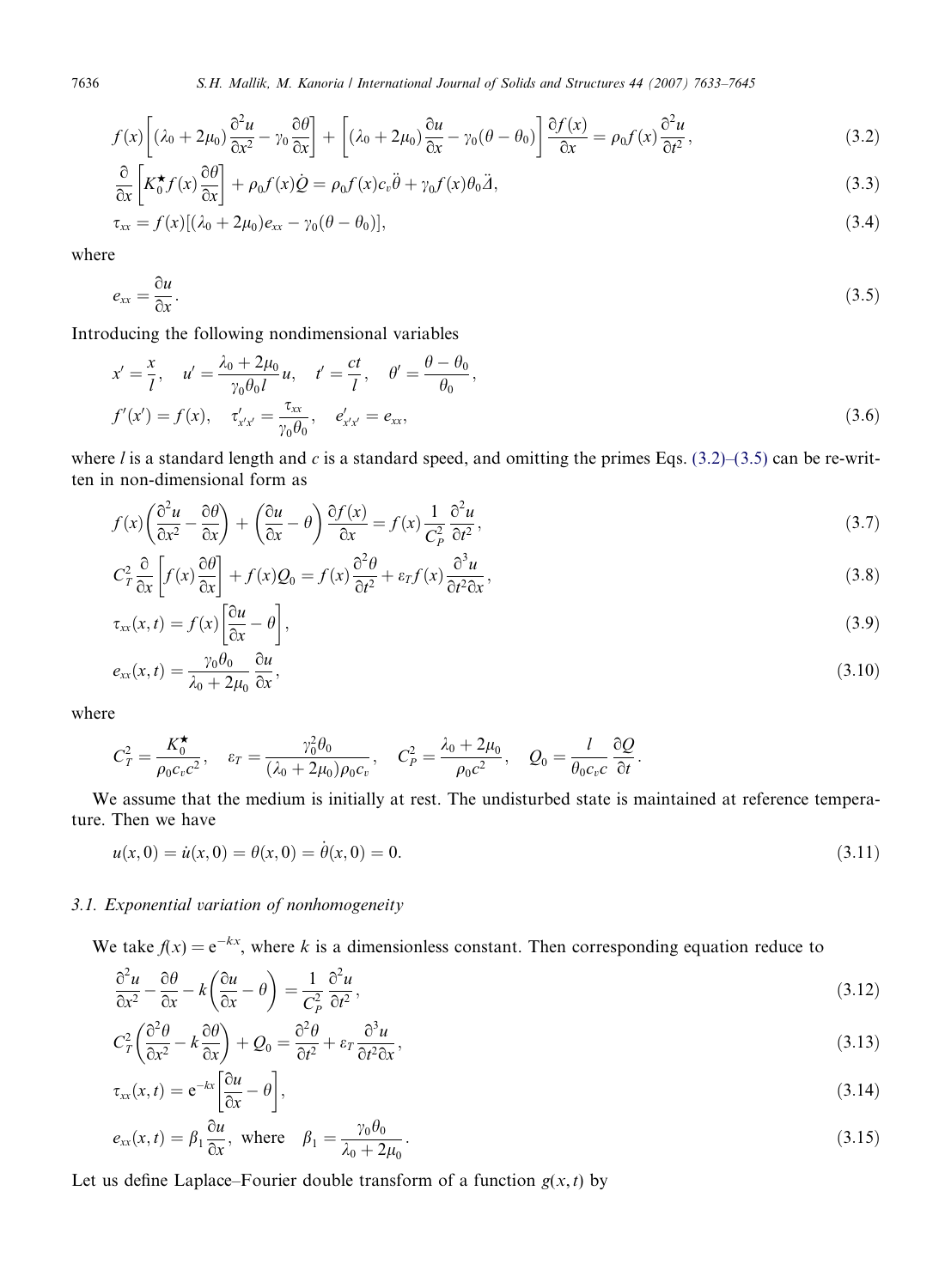$$
\bar{g}(x,p) = \int_0^\infty g(x,t)e^{-pt} dt, Re(p) > 0,
$$
  

$$
\hat{\bar{g}}(\alpha, p) = \frac{1}{\sqrt{2\pi}} \int_{-\infty}^\infty \bar{g}(x,p)e^{i\alpha x} dx.
$$
\n(3.16)

Applying Laplace–Fourier double integral transform to Eqs. (3.12)–(3.15) and using the relation in (3.11) we get

$$
\left(\alpha^2 + \frac{p^2}{C_P^2} - ik\alpha\right)\hat{\bar{u}}(\alpha, p) = (i\alpha + k)\hat{\bar{\theta}}(\alpha, p),\tag{3.17}
$$

$$
[C_T^2 \alpha(\alpha - i k) + p^2] \hat{\bar{\theta}}(\alpha, p) = i \varepsilon_T \alpha p^2 \hat{u}(\alpha, p) + \hat{Q}_0,
$$
\n(3.18)

$$
\hat{\bar{\tau}}_{xx}(\alpha, p) = -i(\alpha + ik)[\hat{\bar{u}}(\alpha + ik, p) - \hat{\bar{\theta}}(\alpha + ik, p)],
$$
\n(3.19)

$$
\hat{\bar{e}}_{xx}(\alpha, p) = -i\beta_1 \alpha \hat{\bar{u}}(\alpha, p). \tag{3.20}
$$

Solving Eq. (3.17) and (3.18) for  $\hat{u}(\alpha, p)$  and  $\hat{\theta}(\alpha, p)$  we get

$$
\hat{\bar{u}}(\alpha, p) = \frac{\hat{\bar{Q}}_0(i\alpha + k)}{M(\alpha)},
$$
\n(3.21)

$$
\hat{\bar{\theta}}(\alpha, p) = \frac{\hat{\bar{\mathcal{Q}}}_0\left(\alpha^2 + \frac{1}{C_p^2} - i\alpha k\right)}{M(\alpha)},
$$
\n(3.22)

where

$$
M(\alpha) = C_T^2 \alpha^4 - 2ikC_T^2 \alpha^3 + \left[ p^2 \left( 1 + \varepsilon_T + \frac{C_T^2}{C_P^2} \right) - C_T^2 k^2 \right] \alpha^2 - \left[ p^2 ik \left( 1 + \varepsilon_T + \frac{C_T^2}{C_P^2} \right) \right] \alpha + \frac{p^4}{C_P^2},
$$
  
=  $C_T^2 (\alpha - \alpha_1)(\alpha - \alpha_2)(\alpha - \alpha_3)(\alpha - \alpha_4).$  (3.23)

Now the expressions for stress and strain in Laplace–Fourier transform domain can be obtained from (3.19) and (3.20) using (3.21) and (3.22) as follows

$$
\hat{\tau}_{xx}(\alpha, p) = -\frac{p^2 \hat{\mathcal{Q}}_0}{M(\alpha + ik)},
$$
\n(3.24)

$$
\hat{\vec{e}}_{xx}(\alpha, p) = \frac{\beta_1 \hat{\vec{Q}}_0 \alpha(\alpha - \mathrm{i}k)}{M(\alpha)}.
$$
\n(3.25)

Thus the solution for displacement, temperature, stress and strain in Laplace transform domain can be obtained in terms of the following four integrals.

$$
\bar{u}(x,p) = \frac{1}{\sqrt{2\pi}} \int_{-\infty}^{\infty} \frac{\hat{Q}_0(i\alpha + k) e^{-i\alpha x} d\alpha}{M(\alpha)},
$$
\n(3.26)

$$
\bar{\theta}(x,p) = \frac{1}{\sqrt{2\pi}} \int_{-\infty}^{\infty} \frac{\hat{\mathcal{Q}}_0\left(\alpha^2 + \frac{p^2}{C_p^2} - i\alpha k\right) e^{-i\alpha x} d\alpha}{M(\alpha)},
$$
\n(3.27)

$$
\bar{\tau}_{xx}(x,p) = \frac{1}{\sqrt{2\pi}} \int_{-\infty}^{\infty} \frac{\hat{\mathcal{Q}}_0 \alpha(\alpha + ik) e^{-i\alpha x} d\alpha}{M(-\alpha)},
$$
\n(3.28)

$$
\bar{e}_{xx}(x,p) = \frac{1}{\sqrt{2\pi}} \int_{-\infty}^{\infty} \frac{\beta_1 \hat{Q}_0 \alpha(\alpha - \mathrm{i}k) e^{-\mathrm{i} \alpha x} \mathrm{d} \alpha}{M(\alpha)},\tag{3.29}
$$

where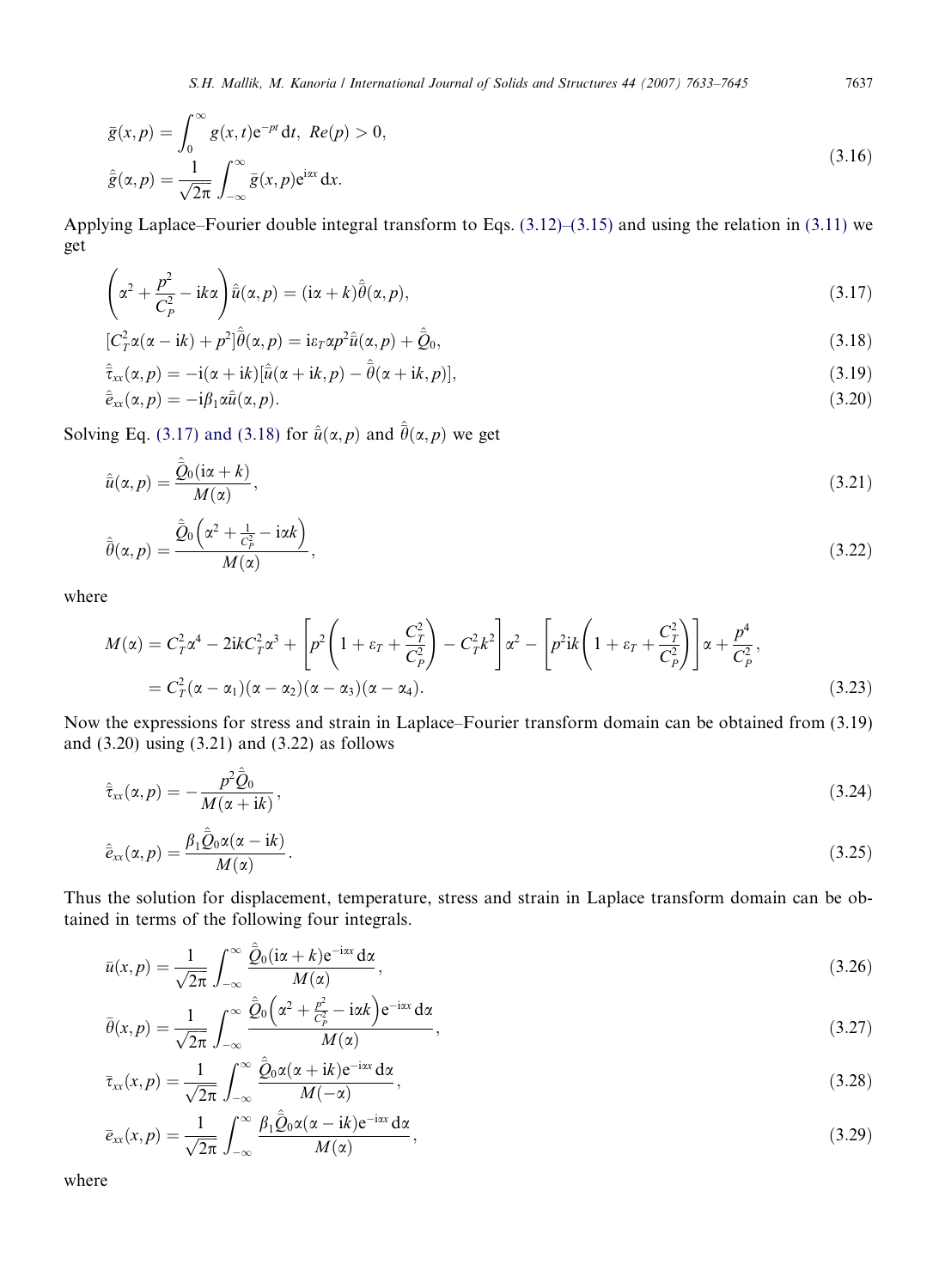$$
M(\alpha + i k) = M(-\alpha)
$$
  
=  $C_T^2 \alpha^4 + 2i k C_T^2 \alpha^3 + \left[ p^2 \left( 1 + \varepsilon_T + \frac{C_T^2}{C_P^2} \right) - C_T^2 k^2 \right] \alpha^2 + \left[ p^2 i k \left( 1 + \varepsilon_T + \frac{C_T^2}{C_P^2} \right) \right] \alpha + \frac{p^4}{C_P^2},$   
=  $C_T^2 (\alpha - l_1)(\alpha - l_2)(\alpha - l_3)(\alpha - l_4).$  (3.30)

# *3.2. Periodically varying heat source*

Now let us assume that heat source is distributed over the plane  $x = 0$  in the following form

$$
Q_0 = Q_0^{\star} \delta(x) \sin\left(\frac{\pi t}{\tau}\right) \quad \text{for} \quad 0 \leqslant t \leqslant \tau,
$$
\n
$$
= 0 \quad \text{for} \quad t > \tau,
$$
\n
$$
(3.31)
$$

then

$$
\hat{Q}_0 = \frac{Q_0^{\star} \pi \tau (1 + e^{-p\tau})}{\sqrt{2\pi} (\pi^2 + p^2 \tau^2)}.
$$
\n(3.32)

Thus the expressions for displacement, temperature, stress and strain in Laplace transform domain take the following form

$$
\bar{u}(x,p) = \int_{-\infty}^{\infty} \frac{\mathcal{Q}_0^{\star} \tau (1 + e^{-px})(i\alpha + k)e^{-i\alpha x} d\alpha}{2(\pi^2 + p^2 \tau^2)M(\alpha)},
$$
\n(3.33)

$$
\bar{\theta}(x,p) = \int_{-\infty}^{\infty} \frac{Q_0^{\star} \tau (1 + e^{-px}) \left(\alpha^2 + \frac{p^2}{C_P^2} - i\alpha k\right) e^{-i\alpha x} d\alpha}{2(\pi^2 + p^2 \tau^2) M(\alpha)},
$$
\n(3.34)

$$
\bar{\tau}_{xx}(x,p) = \int_{-\infty}^{\infty} \frac{\mathcal{Q}_0^{\star} \tau (1 + e^{-p\tau}) \alpha(\alpha + ik) e^{-i\alpha x} d\alpha}{2(\pi^2 + p^2 \tau^2) M(-\alpha)},
$$
\n(3.35)

$$
\bar{e}_{xx}(x,p) = \int_{-\infty}^{\infty} \frac{\beta_1 Q_0^{\star} \tau (1 + e^{-px}) \alpha(\alpha - ik) e^{-i\alpha x} d\alpha}{2(\pi^2 + p^2 \tau^2) M(\alpha)}.
$$
\n(3.36)

Applying contour integration to the Eqs. (3.33)–(3.36) we obtain

$$
\bar{u}(x,p) = -\frac{iQ_0^{\star}\pi\tau(1+e^{-p\tau})}{C_T^2(\pi^2+p^2\tau^2)} \sum_{\substack{j=1 \ \text{Im}(x_j)<0}}^4 A_j(i\alpha_j+k)e^{-i\alpha_jx} \quad \text{for } x \ge 0
$$
\n
$$
= \frac{iQ_0^{\star}\pi\tau(1+e^{-p\tau})}{C_T^2(\pi^2+p^2\tau^2)} \sum_{\substack{j=1 \ \text{Im}(x_j)>0}}^4 A_j(i\alpha_j+k)e^{-i\alpha_jx} \quad \text{for } x < 0,
$$
\n
$$
\bar{\theta}(x,p) = -\frac{iQ_0^{\star}\pi\tau(1+e^{-p\tau})}{C_T^2(\pi^2+p^2\tau^2)} \sum_{\substack{j=1 \ \text{Im}(x_j)<0}}^4 A_j\left(\alpha_j^2+\frac{p^2}{C_p^2}-i\alpha_jk\right)e^{-i\alpha_jx} \quad \text{for } x \ge 0
$$
\n
$$
(3.37)
$$

$$
=\frac{\mathrm{i} Q_0^{\star}\pi\tau (1+e^{-p\tau})}{C_T^2(\pi^2+p^2\tau^2)}\sum_{\substack{j=1\\ \text{Im}(x_j)>0}}^4 A_j\left(\alpha_j^2+\frac{p^2}{C_p^2}-\mathrm{i}\alpha_jk\right)e^{-\mathrm{i}\alpha_jx}\quad \text{for } x<0,
$$
\n(3.38)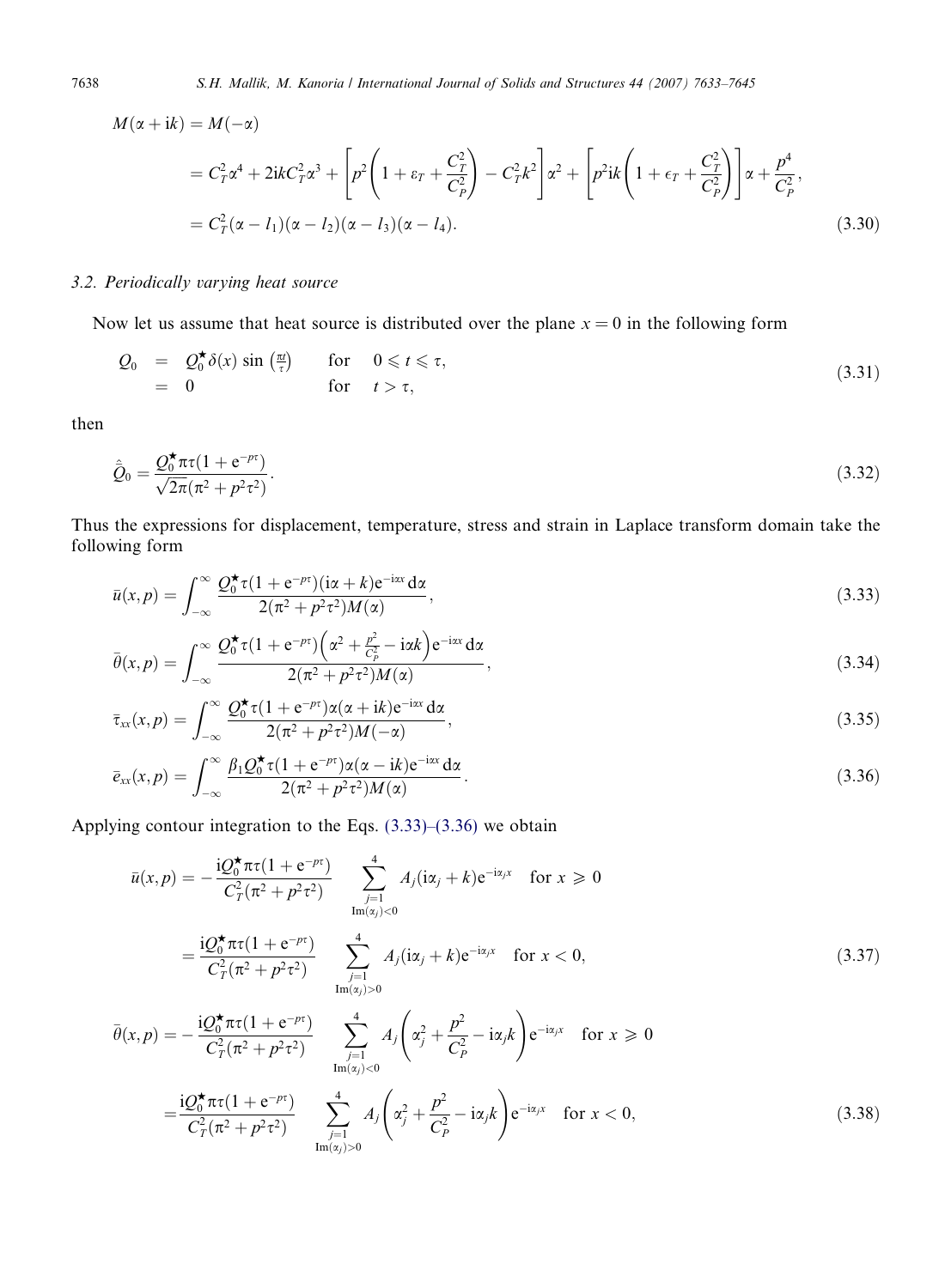$$
\overline{\tau}_{xx}(x,p) = -\frac{iQ_0^{\star}\pi\tau(1 + e^{-p\tau})}{C_T^2(\pi^2 + p^2\tau^2)} \sum_{\substack{j=1 \ \text{Im}(l_j) < 0}}^4 B_j l_j(l_j + ik) e^{-i l_j x} \quad \text{for } x \ge 0
$$
\n
$$
= \frac{iQ_0^{\star}\pi\tau(1 + e^{-p\tau})}{C_T^2(\pi^2 + p^2\tau^2)} \sum_{\substack{j=1 \ \text{Im}(l_j) > 0}}^4 B_j l_j(l_j + ik) e^{-i l_j x} \quad \text{for } x < 0,
$$
\n
$$
\overline{e}_{xx}(x,p) = -\frac{i\beta_1 Q_0^{\star}\pi\tau(1 + e^{-p\tau})}{C_T^2(\pi^2 + p^2\tau^2)} \sum_{\substack{j=1 \ \text{Im}(x_j) < 0}}^4 A_j \alpha_j(\alpha_j - ik) e^{-i \alpha_j x} \quad \text{for } x \ge 0
$$
\n
$$
= \frac{iQ_0^{\star}\pi\tau(1 + e^{-p\tau})}{C_0^{\star}\pi\tau(1 + e^{-p\tau})} \sum_{\substack{j=1 \ \text{Im}(x_j) < 0}}^4 A_j \alpha_j(\alpha_j - ik) e^{-i \alpha_j x} \quad \text{for } x < 0
$$
\n
$$
(3.40)
$$

$$
=\frac{\mathrm{i}Q_{0}^{*}\pi\tau(1+e^{-p\tau})}{C_{T}^{2}(\pi^{2}+p^{2}\tau^{2})}\sum_{\substack{j=1\\Im(\alpha_{j})>0}}^{4}A_{j}\alpha_{j}(\alpha_{j}-\mathrm{i}k)e^{-\mathrm{i}\alpha_{j}x} \quad \text{for } x<0,
$$
\n(3.40)

where  $A_i$ <sup>s</sup> and  $B_i$ <sup>s</sup> are given by

$$
A_{j} = \prod_{\substack{n=1 \ n \neq j}}^{4} \frac{1}{(\alpha_{j} - \alpha_{n})},
$$
  
\n
$$
B_{j} = \prod_{\substack{n=1 \ n \neq j}}^{4} \frac{1}{(l_{j} - l_{n})}, \quad j = 1, 2, 3, 4.
$$
\n(3.41)

#### 4. Inversion of laplace transform

It is difficult to find the analytical inverse Laplace transform of the complicated solutions for the displacement, temperature, stress and strain in Laplace transform domain. So we have to resort to numerical computations. We now outline the numerical procedure to solve the problem. Let  $\bar{f}(x, p)$  be the Laplace transform of a function  $f(x, t)$ .

Then the inversion formula for Laplace transform can be written as

$$
f(x,t) = \frac{1}{2\pi i} \int_{d-i\infty}^{d+i\infty} e^{pt} \overline{f}(x,p) dp,
$$
\n(4.1)

where d is an arbitrary real number greater than real part of all the singularities of  $\bar{f}(x, p)$ .

Taking  $p = d + i w$ , the preceding integral takes the form

$$
f(x,t) = \frac{e^{dt}}{2\pi} \int_{-\infty}^{\infty} e^{itw} f(x, d+iw) dw.
$$
 (4.2)

Expanding the function  $h(x, t) = e^{-dt} f(x, t)$  in a Fourier series in the interval [0, 2*T*] we obtain the approximate formula (Honig and Hirdes, 1984)

$$
f(x,t) = f_{\infty}(x,t) + E_{\text{D}},\tag{4.3}
$$

where

$$
f_{\infty}(x,t) = \frac{1}{2}c_0 + \sum_{k=1}^{\infty} c_k \quad \text{for} \quad 0 \leq t \leq 2T
$$
 (4.4)

and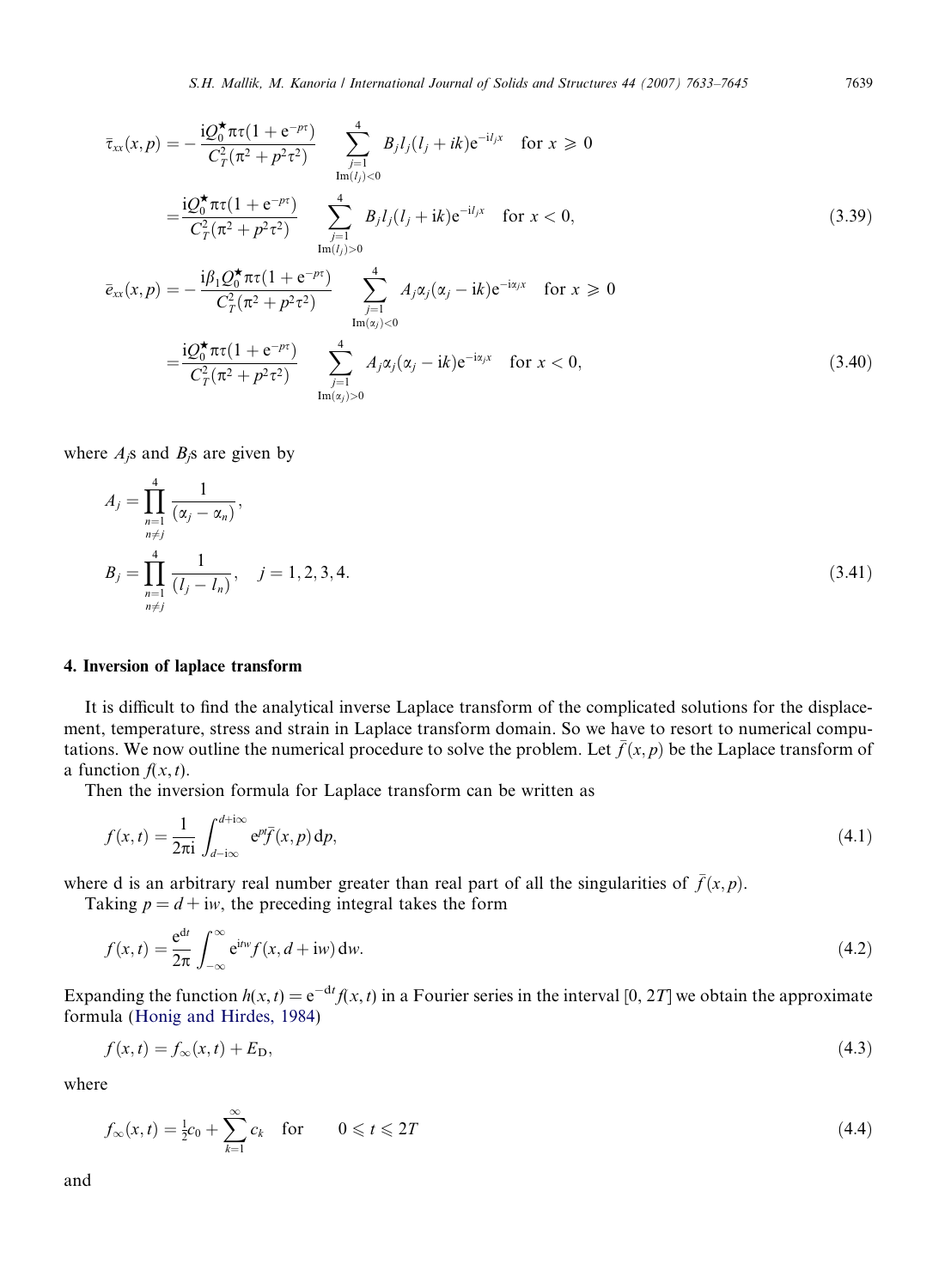7640 *S.H. Mallik, M. Kanoria / International Journal of Solids and Structures 44 (2007) 7633–7645*

$$
c_k = \frac{e^{dt}}{T} \left[ e^{\frac{ik\pi t}{T}} \bar{f}\left(x, d + \frac{k\pi t}{T}\right) \right].
$$
\n(4.5)

The discretization error  $E<sub>D</sub>$  can be made arbitrary small by choosing d large enough (Honig and Hirdes, 1984). Since the infinite series in Eq. (4.4) can be summed upto a finite number *N* of terms, the approximate value of  $f(x, t)$  becomes

$$
f_N(x,t) = \frac{1}{2}c_0 + \sum_{k=1}^N c_k \quad \text{for} \quad 0 \leqslant t \leqslant 2T. \tag{4.6}
$$

Using the preceding formula to evaluate  $f(x, t)$  we introduce a truncation error  $E<sub>T</sub>$  that must be added to the discretization error to produce total approximation error.

Two methods are used to reduce the total error. First the 'Korrecktur' method to reduce the discretization error. Next the  $\varepsilon$ -algorithm is used to accelerate convergence (Honig and Hirdes, 1984).

The Korrecktur method uses the following formula to evaluate the function  $f(x, t)$ :

$$
f(x,t) = f_{\infty}(x,t) - e^{-2dT} f_{\infty}(x, 2T + t) + E'_{D},
$$
\n(4.7)

where the discretization error  $|E'_{D}| \ll |E_{D}|$ . Thus, the approximate value of  $f(x, t)$  becomes

$$
f_{NK}(x,t) = f_N(x,t) - e^{-2dT} f_{N'}(x,2T+t),
$$
\n(4.8)

where  $N'$  is an integer such that  $N' \le N$ .

We shall now describe the  $\varepsilon$ -algorithm that is used to accelerate the convergence of the series in Eq. (4.6). Let  $N = 2q + 1$ , where q is a natural number and let  $s_m = \sum_{k=1}^m c_k$  be the sequence of partial sum of series in  $(4.6).$ 

We define the  $\varepsilon$ -sequence by

$$
\varepsilon_{0,m}=0, \quad \varepsilon_{1,m}=s_m
$$

and

$$
\varepsilon_{p+1,m} = \varepsilon_{p-1,m+1} + \frac{1}{\varepsilon_{p,m+1} - \varepsilon_{p,m}}, \quad p = 1, 2, 3, \ldots
$$

It can be shown that (Honig and Hirdes, 1984) the sequence

$$
\varepsilon_{1,1}, \varepsilon_{3,1}, \varepsilon_{5,1}, \ldots, \varepsilon_{N,1}
$$

converges to  $f(x, t) + E_D - \frac{c_0}{2}$  faster than the sequence of partial sums  $s_m, m = 1, 2, 3, \ldots$ 

The actual procedure used to invert the Laplace transform consists of using Eq.  $(4.8)$  together with the  $\varepsilon$ algorithm. The values of *d* and *T* are choosen according to the criterion outlined in (Honig and Hirdes, 1984).

#### 5. Numerical results and discussions

To get the solution for thermal displacement, temperature, stress and strain in space time domain we have to apply Laplace inversion formula to the Eqs. (3.37), (3.38), (3.39), and (3.40), respectively. This has been done numerically using a method based on Fourier series expansion technique mentioned above. To get the roots of the polynomial  $M(\alpha)$  and  $M(-\alpha)$  in complex domain we have used Laguerre's method. The numerical code has been prepared using Fortran 77 programming language. For the purpose of illustration we consider copper like material with material constants (Roychoudhuri and Dutta, 2005)

$$
\varepsilon_{\rm T} = 0.0168, \quad \lambda = 1.387 \times 10^{12} \text{ dynes/cm}^2,
$$
  
\n $\mu = 0.448 \times 10^{12} \text{ dynes/cm}^2, \quad \alpha_t = 1.67 \times 10^{-8} / ^{\circ} \text{C}, \quad \theta_0 = 1^{\circ} \text{C}$ 

Also we have taken  $Q_0^* = 1$ ,  $\tau = 1$ ,  $C_P = 1$ ,  $C_T = 2$ , so the faster wave is the thermal wave.

In order to study the effect of nonhomogeneity on thermal displacement, temperature, thermal stress and strain we now present our results in the form of graphs (Figs. 1–8). Fig. 1 depicts variation of thermal displacement *u* versus distance *x* for time  $t = 0.4$  when the nonhomogeneity parameter  $k = 0, 0.5, 1.0, 1.5$ . It is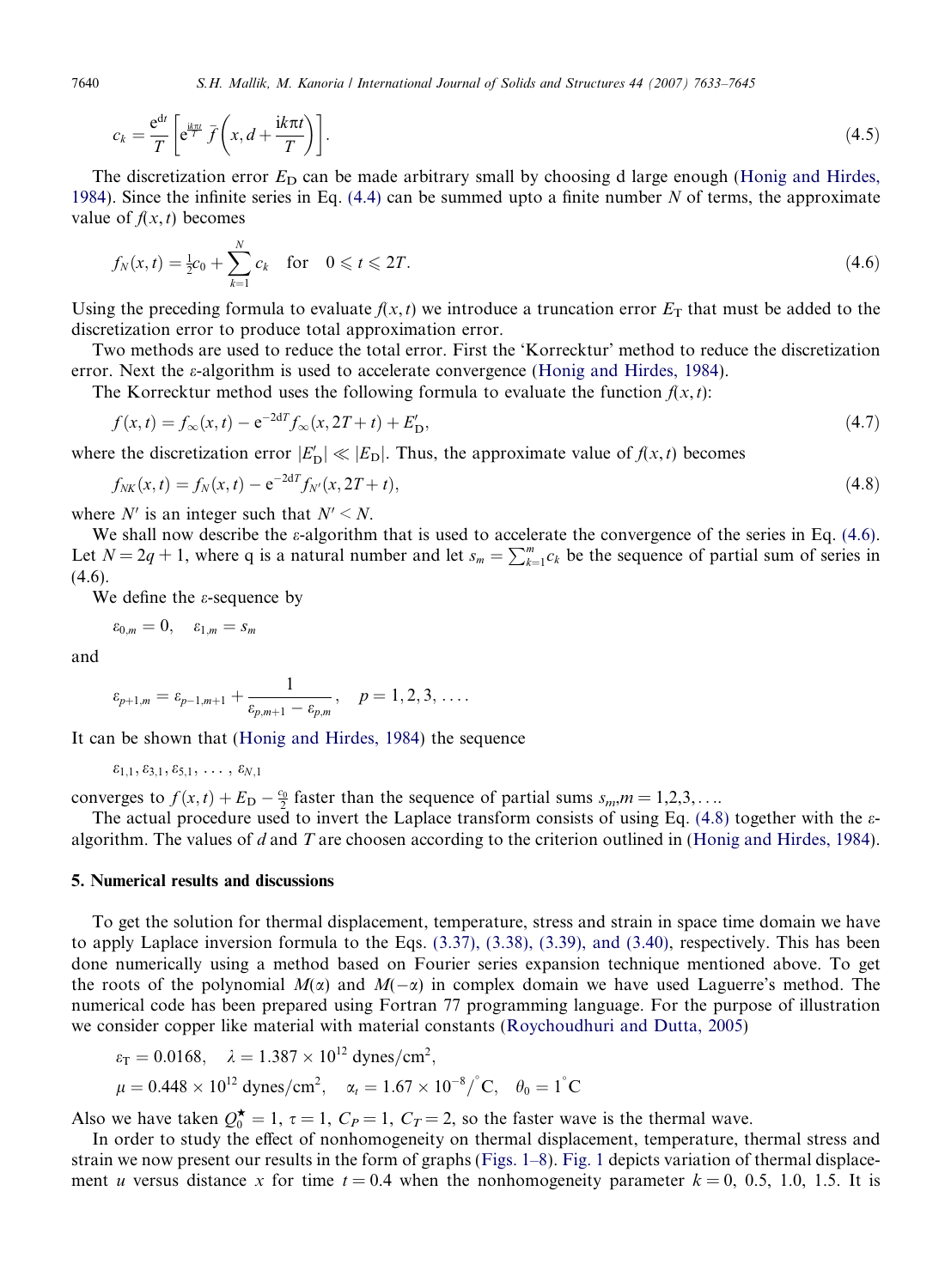observed that as the value of the nonhomogeneity parameter *k* decreases the peak of thermal displacement also decreases. The effect of nonhomogeneity is seen in the interval  $0 \le x \le 0.3$ . Fig. 2 is plotted to show the variation of temperature  $\theta$  with distance x. It is seen from figure that as the value of  $k$  increases the magnitude of the temperature decreases for fixed x and ultimately  $\theta$  approaches to zero value. This is because heat source varies periodically with the time for a short duration. This can also be verified from the expression of  $\bar{\theta}$ 



Fig. 1. Variation of displacement *u* with distance *x* for  $t = 0.4$ .



Fig. 2. Variation of temperature  $\theta$  with distance *x* for  $t = 0.4$ .



Fig. 3. Variation of stress  $\tau_{xx}$  with distance *x* for  $t = 0.4$ .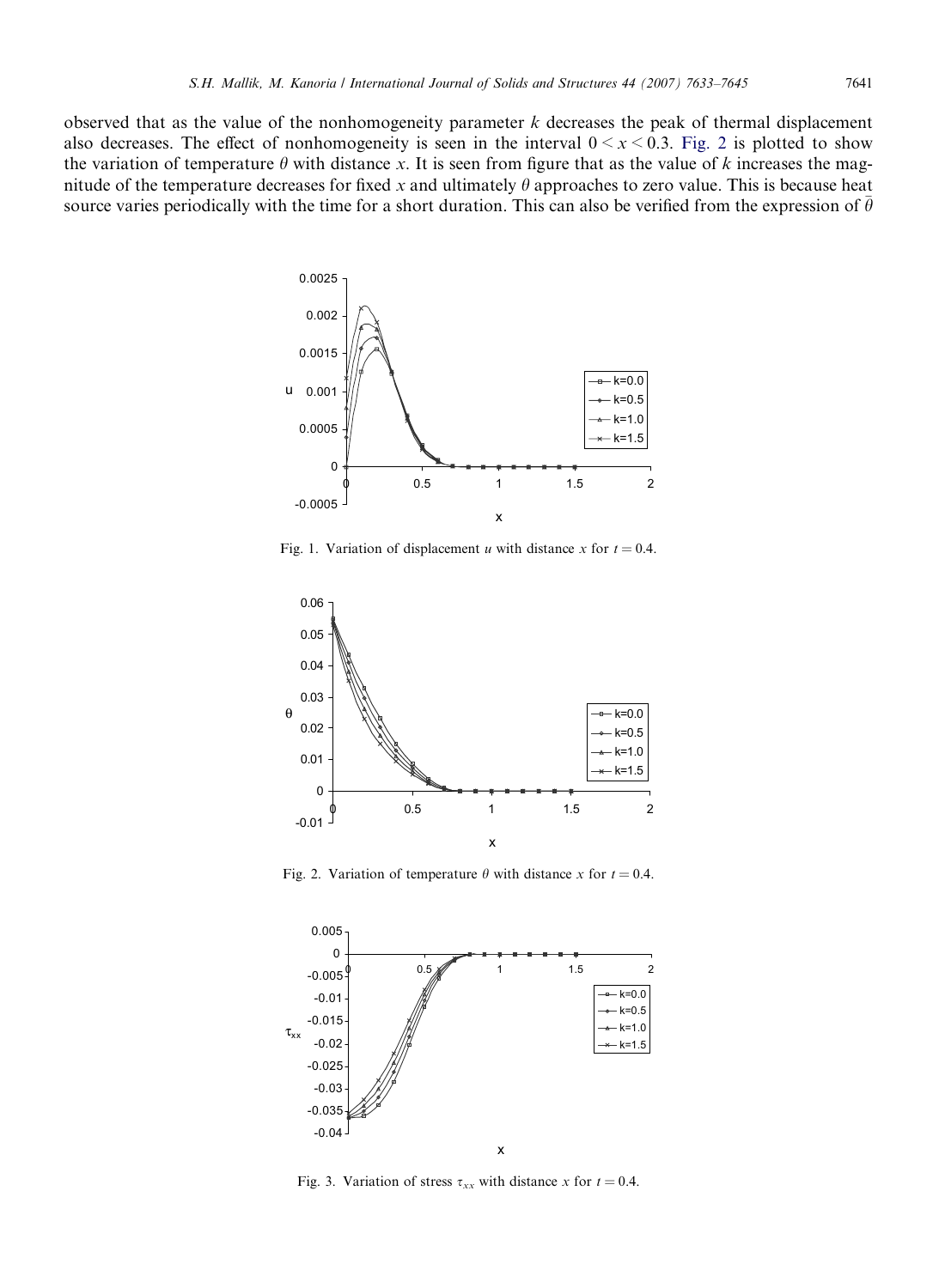

Fig. 4. Variation of strain  $e_{xx}$  with distance *x* for  $t = 0.4$ .



Fig. 5. Variation of displacement *u* with distance *x* for  $t = 0.4$  and  $t = 0.6$ .



Fig. 6. Variation of temperature  $\theta$  with distance *x* for  $t = 0.4$  and  $t = 0.6$ .

given in Eq. (3.38) involving  $e^{-i\alpha_j x}$ , Im( $\alpha_j$ ) < 0 for  $x \ge 0$ . Fig. 3 shows variation of thermal stress versus distance *x*. Here the stress takes negative values for  $k = 0,0.5,1.0,1.5$  and the magnitude of stress increases as *k* decreases for the particular value of *x*. The same was observed by Chandrasekharaiah and Srinath (1998) for the homogeneous case ( $k = 0$ ). Fig. 4 gives the variation of thermal strain against distance *x*. The strain takes positive value in the range  $0 \le x \le 0.2$  (k = 0),  $0 \le x \le 0.18$  (k = 0.5),  $0 \le x \le 0.16$  (k = 1.0),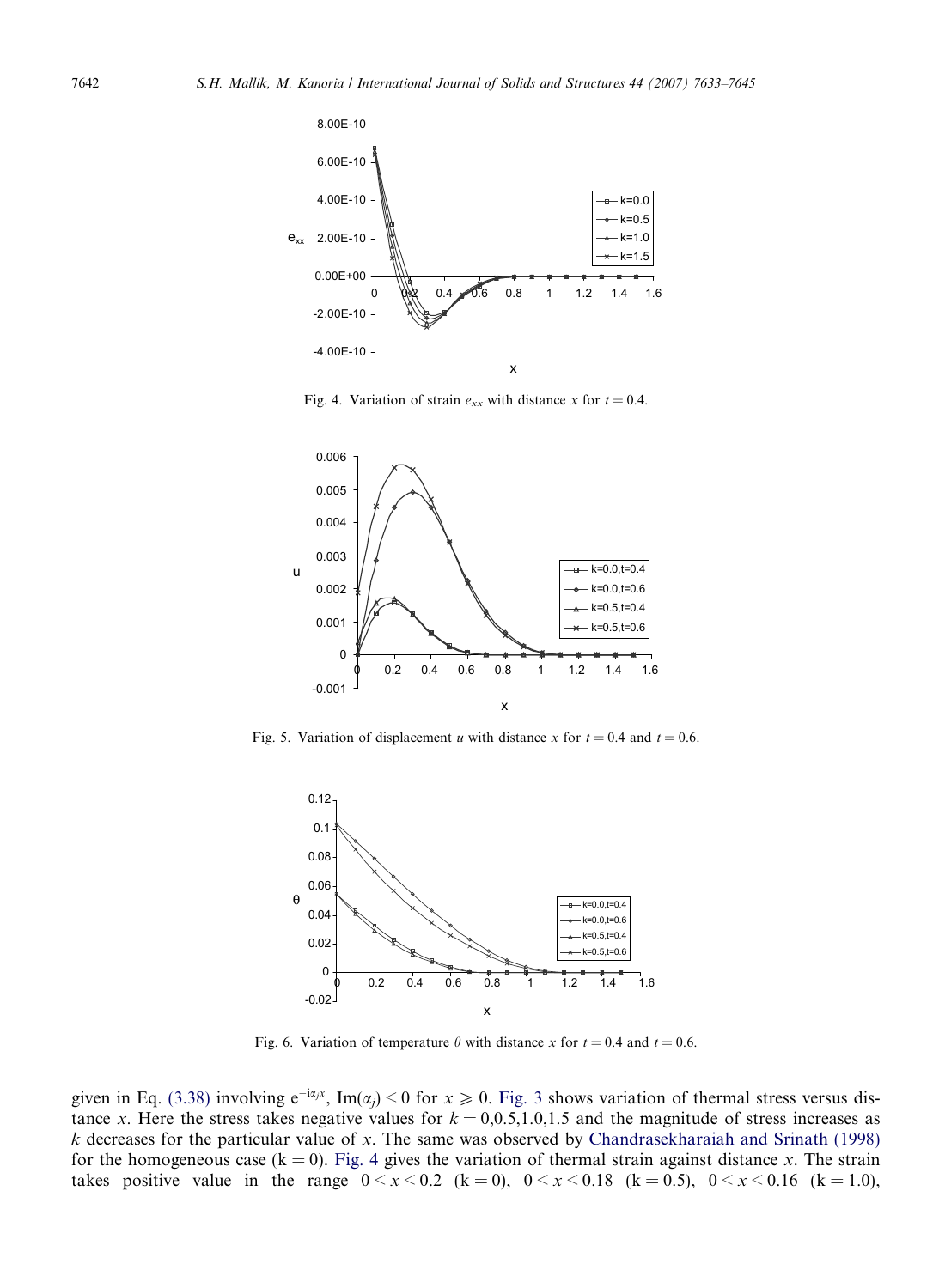

Fig. 7. Variation of stress  $\tau_{xx}$  with distance *x* for  $t = 0.4$  and  $t = 0.6$ .



Fig. 8. Variation of strain  $e_{xx}$  with distance *x* for  $t = 0.4$  and  $t = 0.6$ .

 $0 \le x \le 0.12$  (k = 1.5) and then negative value and then finally diminishes to zero. This is also in conformity with the fact that strain should decrease with increasing distance  $x$  from the plane  $x = 0$  where the heat sources is active. The effect of nonhomogeneity is observed in the region  $0 \le x \le 0.4$ . Figs. 5–8 are plotted to show the variation of thermal displacement, temperature, thermal stress and strain respectively against  $x$  for  $k = 0.0.5$ 



Fig. 9. Variation of temperature  $\theta$  with time *t* for  $C_T = 7$ ,  $k = 4$ .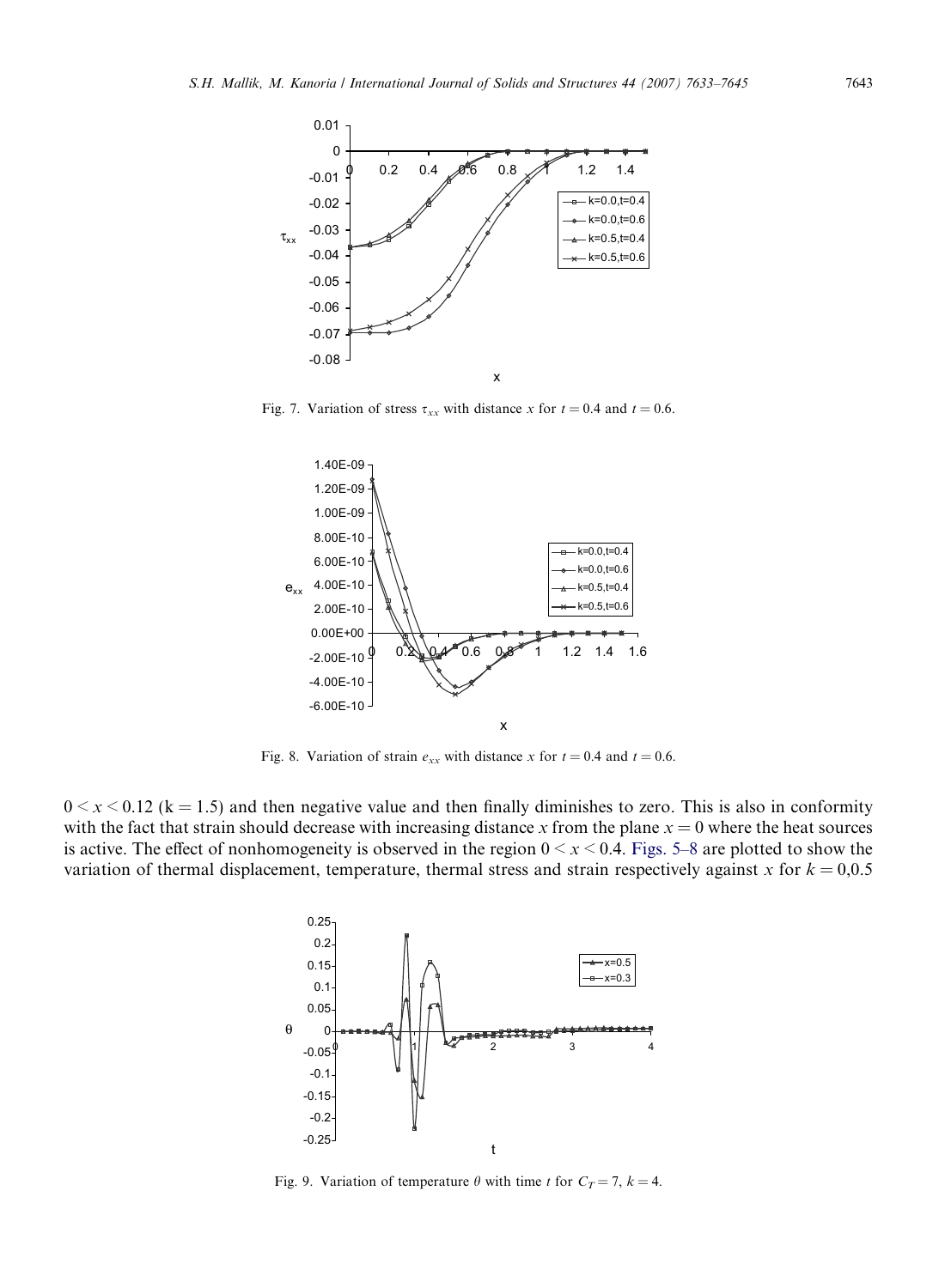and  $t = 0.4, 0.6$ . It is observed from these figures that as time t increases the magnitude of displacement, temperature, stress and strain increase and the effect of nonhomogeneity also increases. Fig. 9 represents variation of temperature  $\theta$  against time *t* for  $x = 0.3$ , 0.5 and  $C_T = 7$ ,  $k = 4$ . From the figure it is observed that the oscillation in temperature distribution occurs in the interval  $0.5 \le t \le 1.5$  and after that the effect is almost zero.

In Figs. 1–8 it is observed that with the decrease of magnitude of the nonhomogeneity parameter the solution approaches to solution corresponding to the homogeneous problem and when the nonhomogeneity parameter  $k = 0$ , the results tally in magnitude with the corresponding results of Roychoudhuri and Dutta (2005), which was obtained analytically.

# 6. Conclusions

Method of Laplace–Fourier double transform has been applied to solve a generalized thermoelastic (TEW-OED) problem of an isotropic functionally graded material with a periodically varying heat source. The material properties are assumed to vary exponentially with distance. The analysis of the results permits some concluding remarks.

- 1. The presence of nonhomogeneity parameter has significant effect on the solutions of displacement, temperature, stress and strain.
- 2. From the graphs it is clear that with the increase of nonhomogeneity parameter *k* the peak of thermal displacement increases and the magnitude of temperature and stress decreases and for strain the effect of nonhomogeneity is observed in the interval  $0 \le x \le 0.4$ .
- 3. It is also observed that effect of nonhomogeneity on the solution increases with the increase of time.
- 4. With the decrease of the value of *k* the solution approaches to the solution corresponding to the homogeneous problem.

## Acknowledgements

We are grateful to Prof. S.C. Bose of the Department of Applied Mathematics, University of Calcutta for his valuable suggestions and guidance in preparation of the paper. We also express our sincere thanks to the reviewers for their valuable suggestions for the improvement of the paper. S. H. Mallik is grateful to the Council of Scientific and Industrial Research (CSIR), New Delhi, India for the award of a fellowship.

#### References

- Aboudi, J., Pindera, M.J., Arnold, S.M., 1995. Thermo-inelastic response of functionally graded composites. International Journal of Solids and Structures 32, 1675–1710.
- Chandrasekharaiah, D.S., Srinath, K.S., 1998. Thermoelastic interactions without energy dissipation due to point heat sources. Journal of Elasticity 50, 97–108.
- El-Naggar, A.M., Abd-Alla, A.M., Fahmy, M.A., Ahmed, S.M., 2002. Thermal stresses in a rotating non-homogeneous orthotropic hollow cylinder. Heat and Mass Transfer 39, 41–46.
- Green, A.E., Lindsay, K.A., 1972. Thermoelasticity. Journal of Elasticity 2, 1–7.
- Green, A.E., Naghdi, P.M., 1991. A re-examination of the basic postulates of thermomechanics. Proceedings of Royal Society of London, Series A 432, 171–194.
- Green, A.E., Naghdi, P.M., 1992. On undamped heat waves in an elastic solid. Journal of Thermal Stresses 15, 252–264.
- Green, A.E., Naghdi, P.M., 1993. Thermoelasticity without energy dissipation. Journal of Elasticity 31, 189–208.
- Honig, G., Hirdes, U., 1984. A method for the numerical inversion of the Laplace transform. Journal of Computational and Applied Mathematics 10, 113–132.
- Jeon, S.P., Tanigawa, Y., Sone, D., 1997. Analytical treatment of axisymmetrical thermoelastic field with Kassir's nonhomogeneous material properties and its adaptation to boundary value problem of slab under steady temperature field. Journal of Thermal Stresses 20, 325–343.
- Lord, H., Shulman, Y., 1967. A generalized dynamical theory of thermoelasticity. Journal of Mechanics and Physics of Solids 15, 299–309.
- Lutz, M.P., Zimmerman, R.W., 1996. Thermal stresses and effective thermal expansion coefficient of a functionally graded sphere. Journal of Thermal Stresses 19, 39–54.